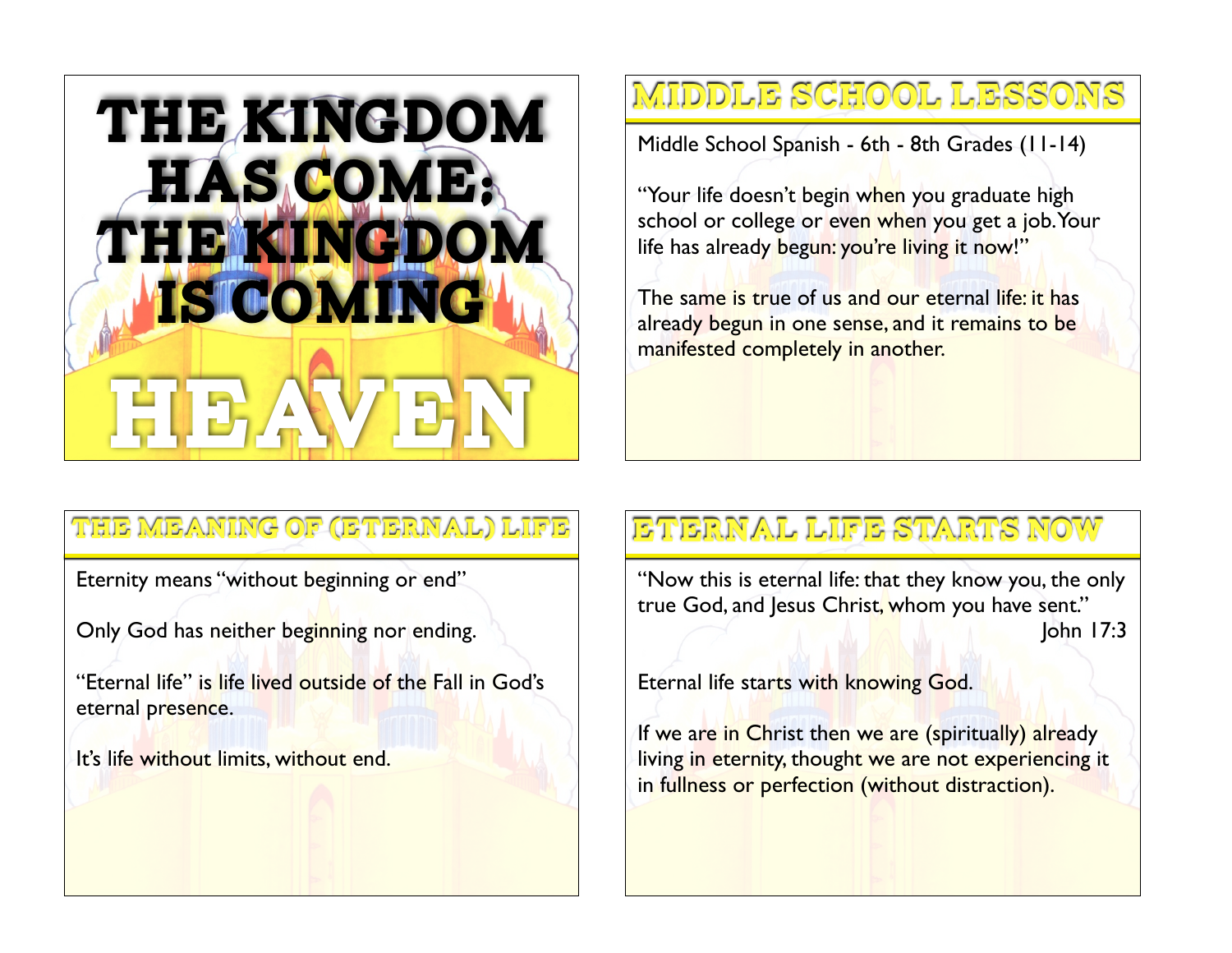"From that time on Jesus began to preach, 'Repent, for the kingdom of heaven has come near." Matthew 4:17

The Kingdom is At Hand

But the Kingdom hadn't come yet because if it had, how would Jesus have been crucified?

"My kingdom is not of this world. If it were, my servants would fight to prevent my arrest by the Jewish leaders. But now my kingdom is from another place."

John 18:36

# Close to the King

The Kingdom of God hadn't come to earth in its full authority, power, or presence, but it had come in one major respect: its King came to earth.

The Kingdom was near because Jesus was near.

We are near to the Kingdom only as much as we are near to Jesus.

### Conquering the Heart

We are near to the Kingdom by being near to Jesus: if we belong to Jesus, we belong to His Kingdom.

"My kingdom is not of this world." — His Kingdom was not physically manifest.

His Kingdom had not come physically, but it had come to hearts of those who surrendered to Him, submitting to Him as Lord.

His Kingdom is the domain of faithful hearts.

# Flags & Thrones

Our "heart" is now an extension of the Kingdom of God.

God's Spirit is within us

His flag alone must fly from the castles of our hearts.

He alone must sit upon the throne of our heart.

No other love or allegiance can be placed above Jesus and His Kingdom.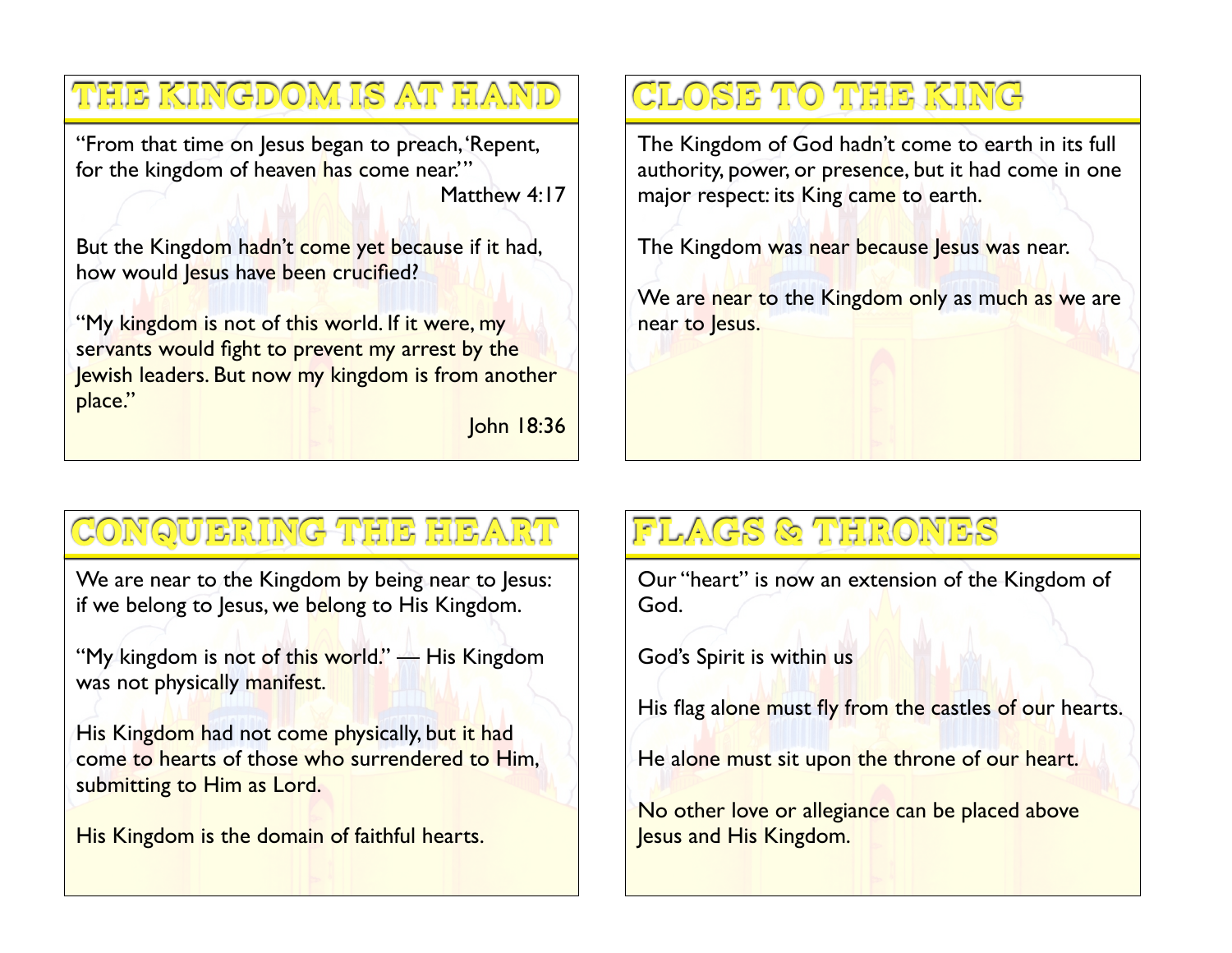Preeminence of Jesus

Any love or allegiance that would compete with Jesus and His Kingdom for preeminence must be stopped.

"If anyone comes to me and does not hate father and mother, wife and children, brothers and sisters—yes, even their own life—such a person cannot be my disciple."

Luke 14:26-27

Jesus will have His place all to Himself; it is the same for His Kingdom.

#### The Kingdom That Lasts

No other kingdom, no other country, will last.

Only Christ's Kingdom will stand at the end, and His Kingdom is "not of this world," meaning that it is not physically here yet.

In Revelation 21, His Kingdom is seen descending from the sky after creation is restored and all of the kingdoms of Earth have been leveled.

Until then, His kingdom remains within our hearts.

## Dual Citizenship

We have dual citizenship.

Our eternal life has begun, which means that our citizenship in Christ's Kingdom has also begun, even though that Kingdom has not yet arrived upon Earth.

We live are to live now in light of eternity, just like I told my students.

We shouldn't wait for Heaven to arrive before we live like citizens of that Kingdom.

## Philippians 3:12-21

12 Not that I have already obtained all this, or have already arrived at my goal, but I press on to take hold of that for which Christ Jesus took hold of me. 13 Brothers and sisters, I do not consider myself yet to have taken hold of it. But one thing I do: Forgetting what is behind and straining toward what is ahead, 14 I press on toward the goal to win the prize for which God has called me heavenward in Christ Jesus.

15 All of us, then, who are mature should take such a view of things. And if on some point you think differently, that too God will make clear to you. 16 Only let us live up to what we have already attained.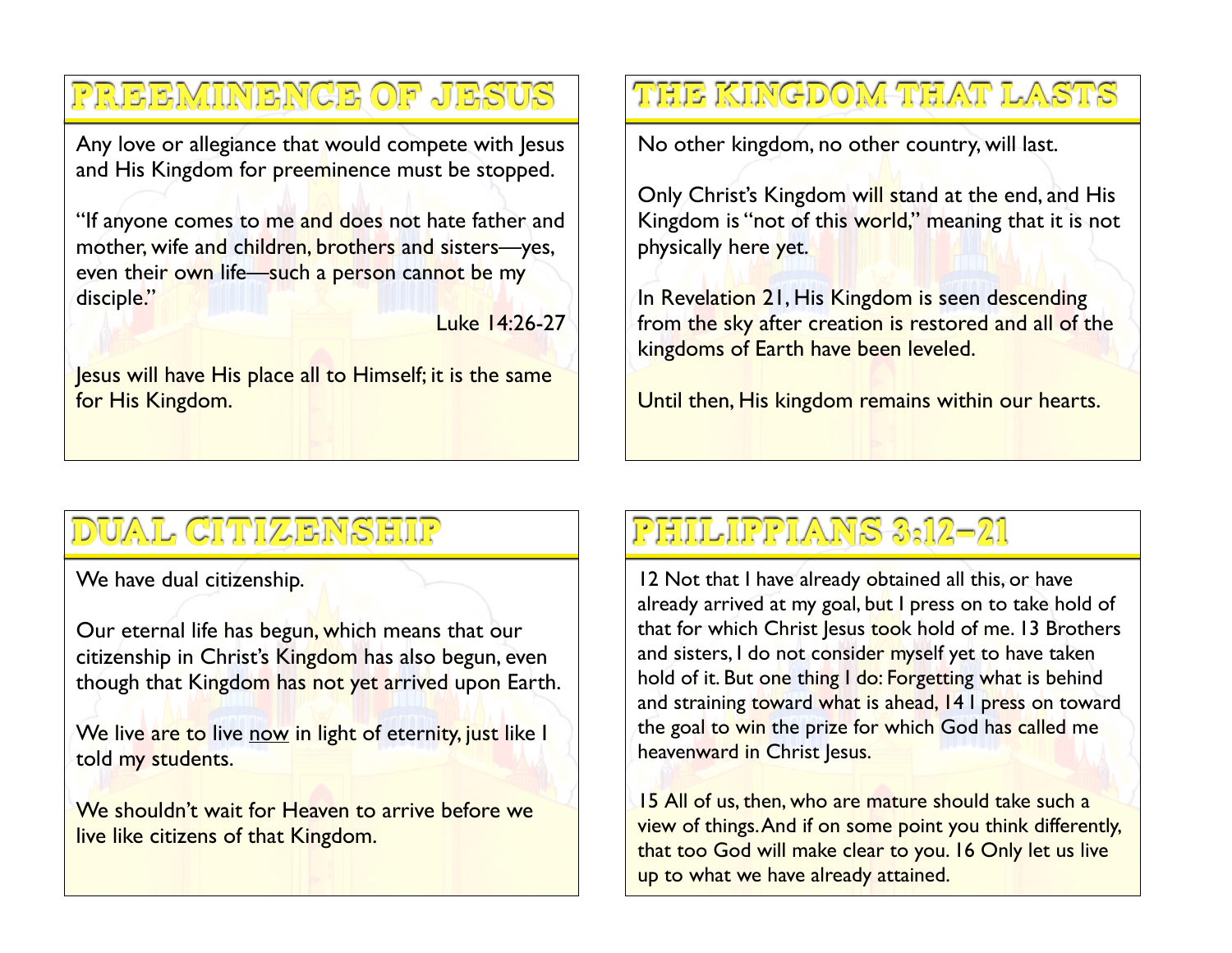#### Philippians 3:12-21

17 Join together in following my example, brothers and sisters, and just as you have us as a model, keep your eyes on those who live as we do. 18 For, as I have often told you before and now tell you again even with tears, many live as enemies of the cross of Christ. 19 Their destiny is destruction, their god is their stomach, and their glory is in their shame. Their mind is set on earthly things. 20 But our citizenship is in heaven. And we eagerly await a Savior from there, the Lord Jesus Christ, 21 who, by the power that enables him to bring everything under his control, will transform our lowly bodies so that they will be like his glorious body.

# Earthly Vs. Heavenly

"Their destiny is destruction, their god is their stomach, and their glory is in their shame. Their mind is set on earthly things."

"Since, then, you have been raised with Christ, set your hearts on things above, where Christ is, seated at the right hand of God. Set your minds on things above, not on earthly things. For you died, and your life is now hidden with Christ in God. When Christ, who is your life, appears, then you also will appear with him in glory."

Colossians 3:1-4

### The King is Coming...

Jesus is coming again; this time to establish a physical kingdom.

But what should we do in the meantime?

Paul describe it as "eager awaiting," but what does that mean?

We should be so "eager" to live in the Coming-Kingdom that we set about the King's work now.

### ...We Must Be Going

The Great Commission still stands: we must go and do the work of the King.

He has said that He is coming to restore the world.

That, then, is our gospel message, but it is also our mission because we are to live now as citizens of His Kingdom, already under the authority of Heaven, bound to live out His Kingdom-will.